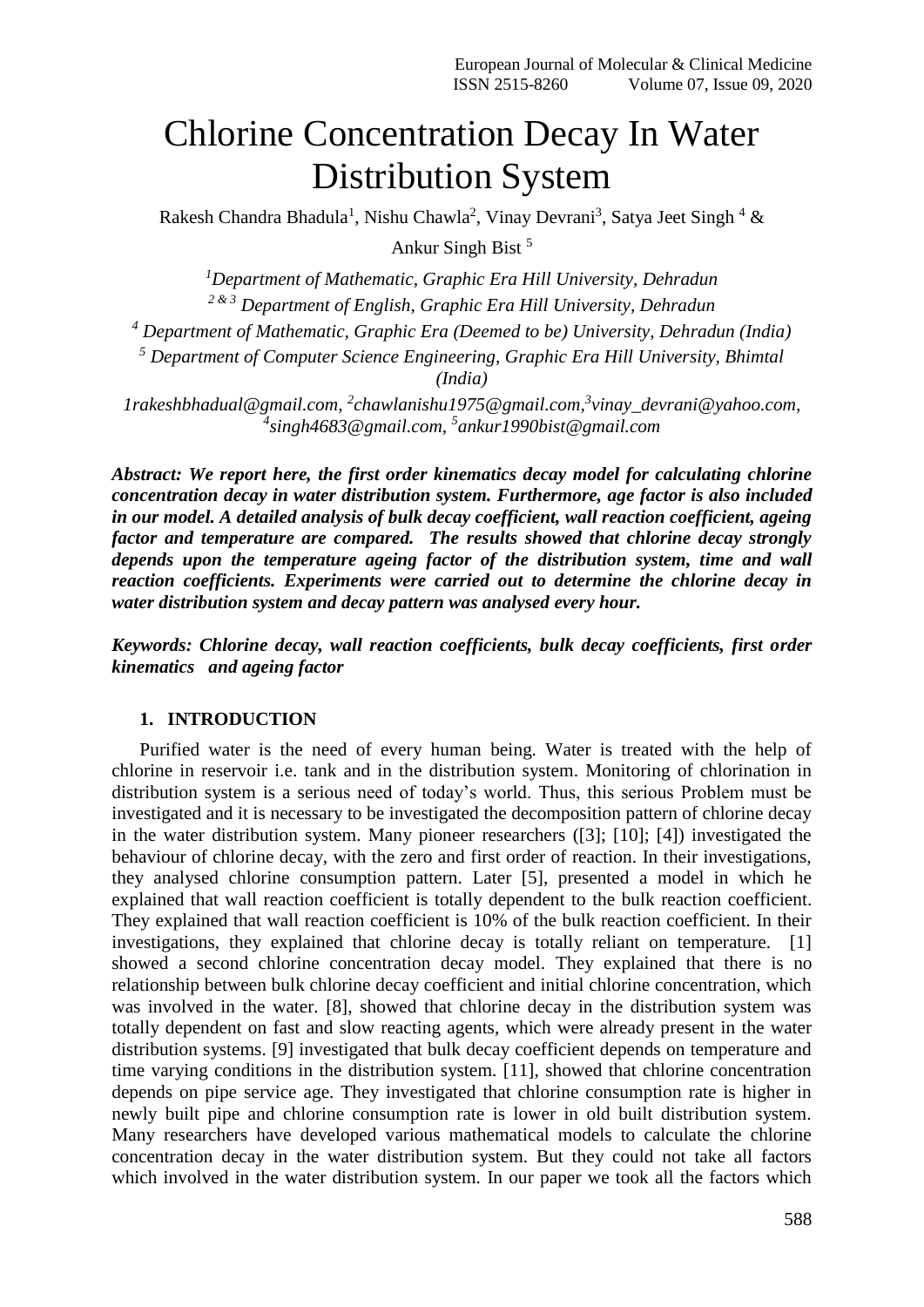are involved in the water distribution system. In our Model we took bulk reaction coefficients, wall reaction coefficients, ageing factor of the distribution system, time and temperature. To verify our model, sample collection was from newly built distribution system and old aged distribution system was taken into the research consideration.

#### **2. MATHEMATICAL MODEL**

To ensure the residual chlorine concentration decay in water distribution system, various researches have been given through various models. In this paper, we consider various factors that affect the water quality in the distribution system. In this model, mass of the water mass depends on chlorine decay (i.e. bulk decay coefficient must be considered). Likewise, chlorine reaction rate with the pipe wall surface is considered. [5], in their studies they represented that the wall reaction coefficient  $k_w$  is presented 10% of the bulk decay coefficient  $({\bf k}_h)$ . We have considered two most of the important factors which affect chlorine decay in water distribution system i.e. temperature and ageing of the distribution system. In our model first order reaction rate is considered as

$$
\frac{dc}{dt} - (\mathbf{k}_b + \mathbf{k}_w + \mathbf{k}_a)\mathbf{C} = \mathbf{0}
$$
 (i)

Where  $k_b$ ,  $k_w$  and  $k_a$  is bulk decay coefficient, wall reaction coefficient and age factor of the distribution system respectively.

Initial chlorine concentration is taken as zero when time is zero

On solving above equation, we get

$$
\mathbf{c} = \mathbf{c}_0 \mathbf{e}^{-(\mathbf{k}_b + \mathbf{k}_w + \mathbf{k}_a)t}
$$
 (ii)

Where  $c_0$  is initial chlorine concentration decay when t>0.

#### **3. STUDY AREA**

An Water distribution treatment of the plant is situated at Rajpur Road, Dehradun , Uttarakhand (India).The study plant is made of cement and distribution pipe line is made of iron pipe line. More than, 300 samples were collected for sixth months and 20 sampling points were taken in the distribution system. Our treatment plant distributes the water to various colonies likewise, Rajpur Road, Sachivalya Colony, DL Road and Safera Basti. We collected data from these 20 points from the mentioned above locations and these samples were taken from house hold, restaurants and public drinking water tanks.

To determine the residual chlorine in water, we use calorimeter with sodium thiosulfate sulphate. In this process, we take water sample from tap in the duplicate manner, so that we reduce the error while taking water sample. It is analysed that residual chlorine can be calculated by calculating  $k_b$ ,  $k_w$ ,  $k_z$  time and temperature , as well as, order of reaction. Various researchers ([6], [12]) took chlorine concentration sample and was measured at every time interval, until the chlorine concentration becomes zero and it was calculated only with the water in this whole process, wall reaction was not considered. The coefficient of  $k<sub>h</sub>$  was calculated with the help of  $c = c_0 e^{-(k_b)t}$  and then average of  $k_b$  is calculated. From Arrhenius model, it is concluded that  $k_b$  is the function of the temperature or  $k_b$  is directly proportional to temperature. It means increment of  $k_b$  depends on increment in temperature. In our study, it was completed in the months of April, May, June, July, August and September. Average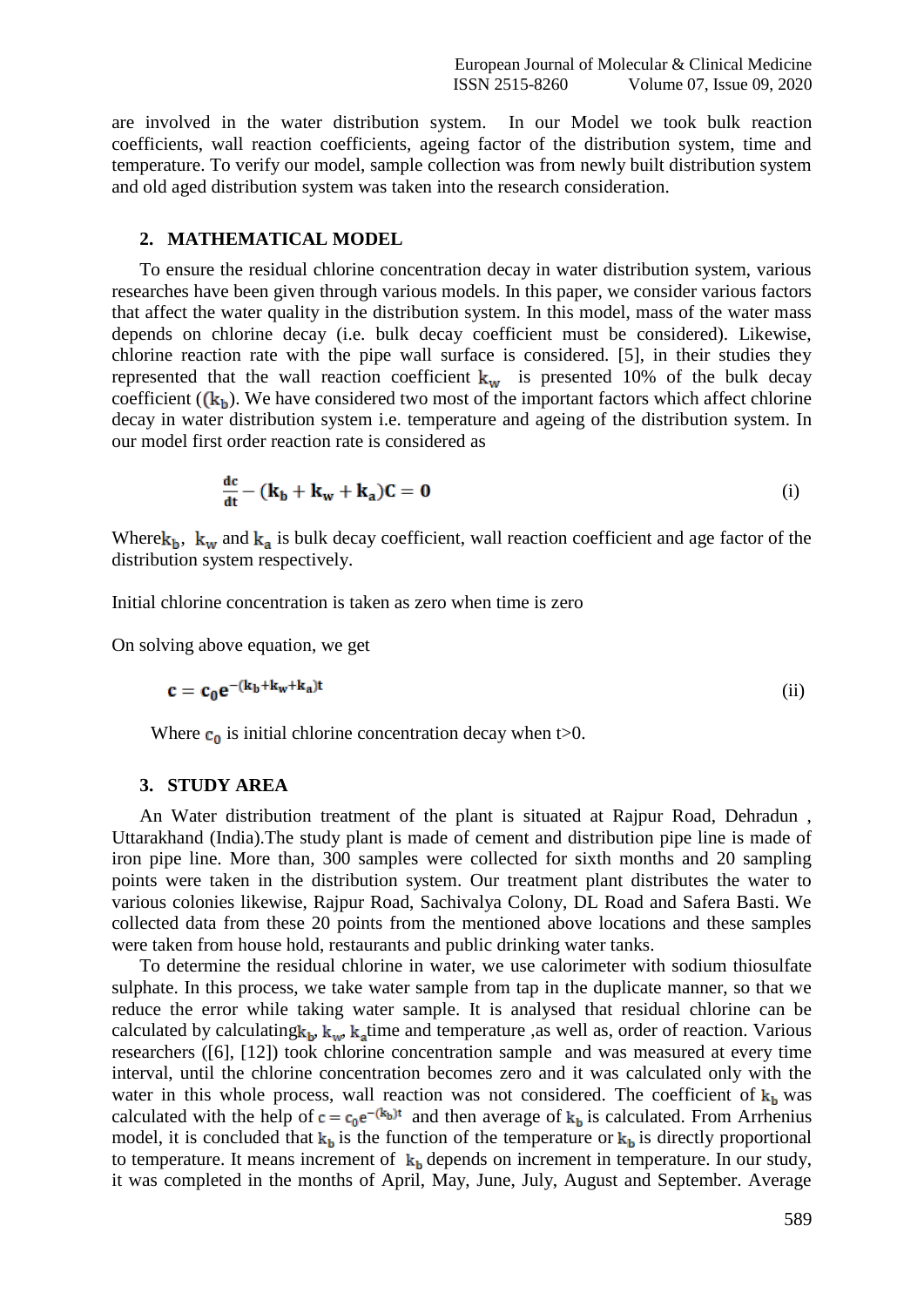temperature of every month is calculated 32, 36, 34, 29, 28 and 27 degree centigrade respectively. In our study various values of kb is taken  $.35*10^{-6}$  .36\*  $10^{-6}$ ,  $38*10^{-6}$ ,  $4*10^{-6}$ ,  $41*10^{-6}$  and  $43*10^{-6}$  was taken for six months. In our study we took  $k_b = 10\%$  of  $k_b$  as [5]. taken in his model.

## **4. RESULTS AND DISCUSSION**

We introduced 3 mg/l chlorine in our over head tank and sample was taken from first entry point, which is situated at the bottom of the over head tank and then sample is also taken from 20 different entry points which is connected to over head tank. The entire collected sample was shown in the table 1. These samples were collected at different time intervals, at different collection points with 20-year-old aged water over head tank. It was analysed that chlorine was decreasing, due to aged water tank and temperature is inversely proportional to chlorine concentration decay.

|                          |             | o<br>o                                  |
|--------------------------|-------------|-----------------------------------------|
| <b>Sample Collecting</b> | t (Time per | Chlorine Decay at Temperature 28 Degree |
| Location                 | second)     | Centigrade                              |
| S <sub>1</sub>           | $\theta$    | 3                                       |
| S <sub>2</sub>           | 200         | 2.9                                     |
| S3                       | 400         | 2.5                                     |
| S3                       | 600         | 2.5                                     |
| S4                       | 800         | 2.5                                     |
| S <sub>5</sub>           | 1000        | $\overline{2}$                          |
| S <sub>6</sub>           | 1200        | 1.5                                     |
| S7                       | 1400        | 1.5                                     |
| S8                       | 1600        | 1.5                                     |
| S9                       | 1800        | 1.5                                     |
| S10                      | 2000        |                                         |
| S11                      | 2400        |                                         |
| S12                      | 2600        | 1                                       |
| S13                      | 2800        |                                         |
| S14                      | 3000        | 0.5                                     |
| S15                      | 3200        | 0.5                                     |
| S16                      | 3400        | 0.5                                     |
| S17                      | 3600        | 0.2                                     |
| S18                      | 3800        | 0.2                                     |
| S19                      | 4000        | $\boldsymbol{0}$                        |
| S <sub>20</sub>          | 4200        | $\boldsymbol{0}$                        |

**Table 1: Sample Collection for July Month at 28 Degree Centigrade**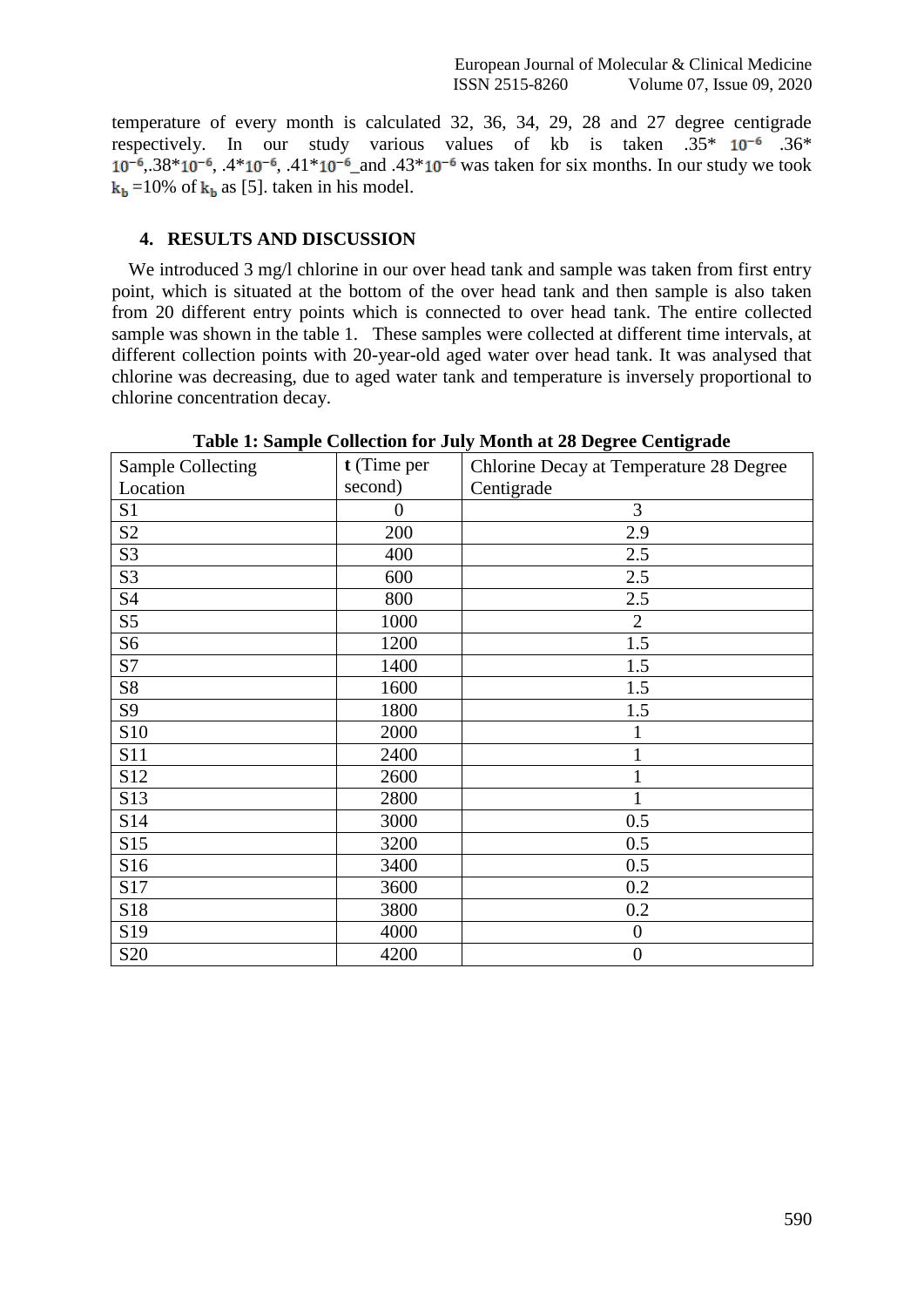

**Figure 1: Variation Chlorine Concentration Decay at Different Time Intervals.**

From Figure 1, it is concluded that chlorine is decreasing, as time is increasing. We introduced 3 mg/l liter chlorine in water distributed tank and we took sample from 20 sample points. After that, we analyzed that chlorine concentration is decreasing very fast, due to old aged water tank and higher temperature. The results obtained are plotted in figure 1 which show consistency with the results of [2]. After the time interval, the time interval 3400 second, chlorine becomes very less than the limit of WHO standard that suggested .5 mg/l [13].



**Figure 2. Variation of Chlorine Concentration Decay with Time**

Figure 2, shows the sample collections at different time intervals. We introduced 3 mg/l chlorine in water tank and it is analysed that chlorine is decreasing when time is going to be increased. To analyse the variation in chlorine decay, a trend line is obtained i.e.  $y = 3.4417e^{-0.077x}$  and  $R^2$  value is also calculated i.e.  $R^2 = 0.9375$ . From 2 and trend line, it is concluded that chlorine concentration decay is inversely propositional to increase in time.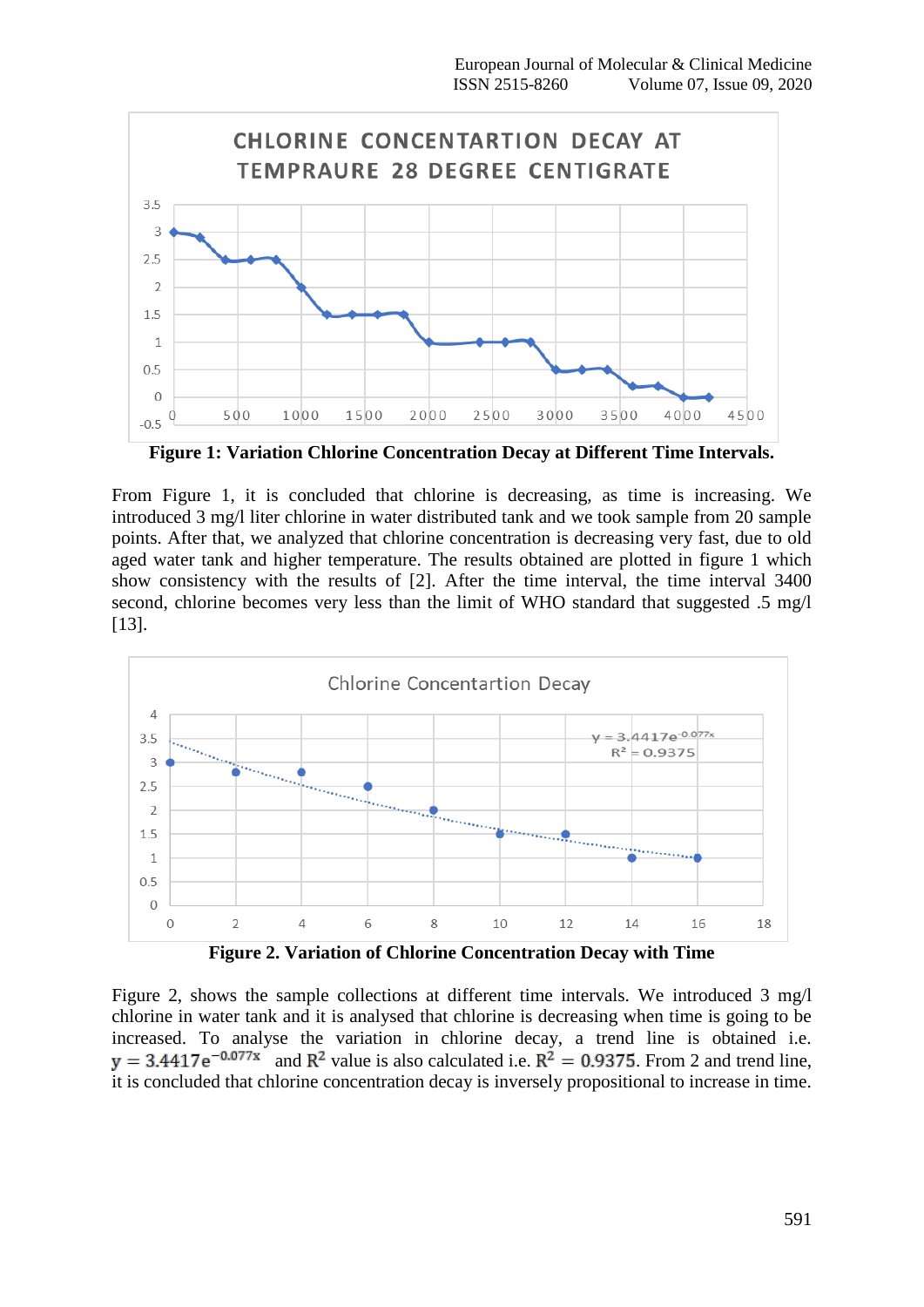| <b>Sample Collecting</b> |                | Chlorine                   |                                     |
|--------------------------|----------------|----------------------------|-------------------------------------|
| Location                 | t (Time per    | <b>Concentration Decay</b> |                                     |
|                          | second)        | in 20 Years Old            | <b>Chlorine Concentration Decay</b> |
|                          |                | Ages                       | in Newly Built Water Tank           |
| S <sub>1</sub>           | $\overline{0}$ | 3                          | 3                                   |
| S <sub>2</sub>           | 200            | 2.9                        | 3                                   |
| S <sub>3</sub>           | 400            | 2.5                        | 3                                   |
| S <sub>3</sub>           | 600            | 2.5                        | 2.9                                 |
| S4                       | 800            | 2.5                        | 2.5                                 |
| S <sub>5</sub>           | 1000           | $\overline{2}$             | 2.5                                 |
| S <sub>6</sub>           | 1200           | 1.5                        | $\overline{2}$                      |
| S7                       | 1400           | 1.5                        | $\overline{2}$                      |
| S8                       | 1600           | 1.5                        | $\overline{2}$                      |
| S9                       | 1800           | 1.5                        | $\overline{2}$                      |
| S10                      | 2000           | 1                          | 1.5                                 |
| S11                      | 2400           | $\mathbf{1}$               | 1.5                                 |
| S12                      | 2600           | $\mathbf{1}$               | 1.5                                 |
| S <sub>13</sub>          | 2800           | $\mathbf{1}$               | 1.5                                 |
| S14                      | 3000           | 0.5                        | 1.5                                 |
| S15                      | 3200           | 0.5                        |                                     |
| S16                      | 3400           | 0.5                        |                                     |
| S17                      | 3600           | 0.2                        |                                     |
| S18                      | 3800           | 0.2                        |                                     |
| S19                      | 4000           | $\boldsymbol{0}$           |                                     |
| S <sub>20</sub>          | 4200           | $\boldsymbol{0}$           | 0.5                                 |

**Table 2. Variation of Chlorine Concentration in old and newly Built Water tank**



**Figure 3. Variation of Chlorine Concentration Decay between Old Age and Newly Built Water tank**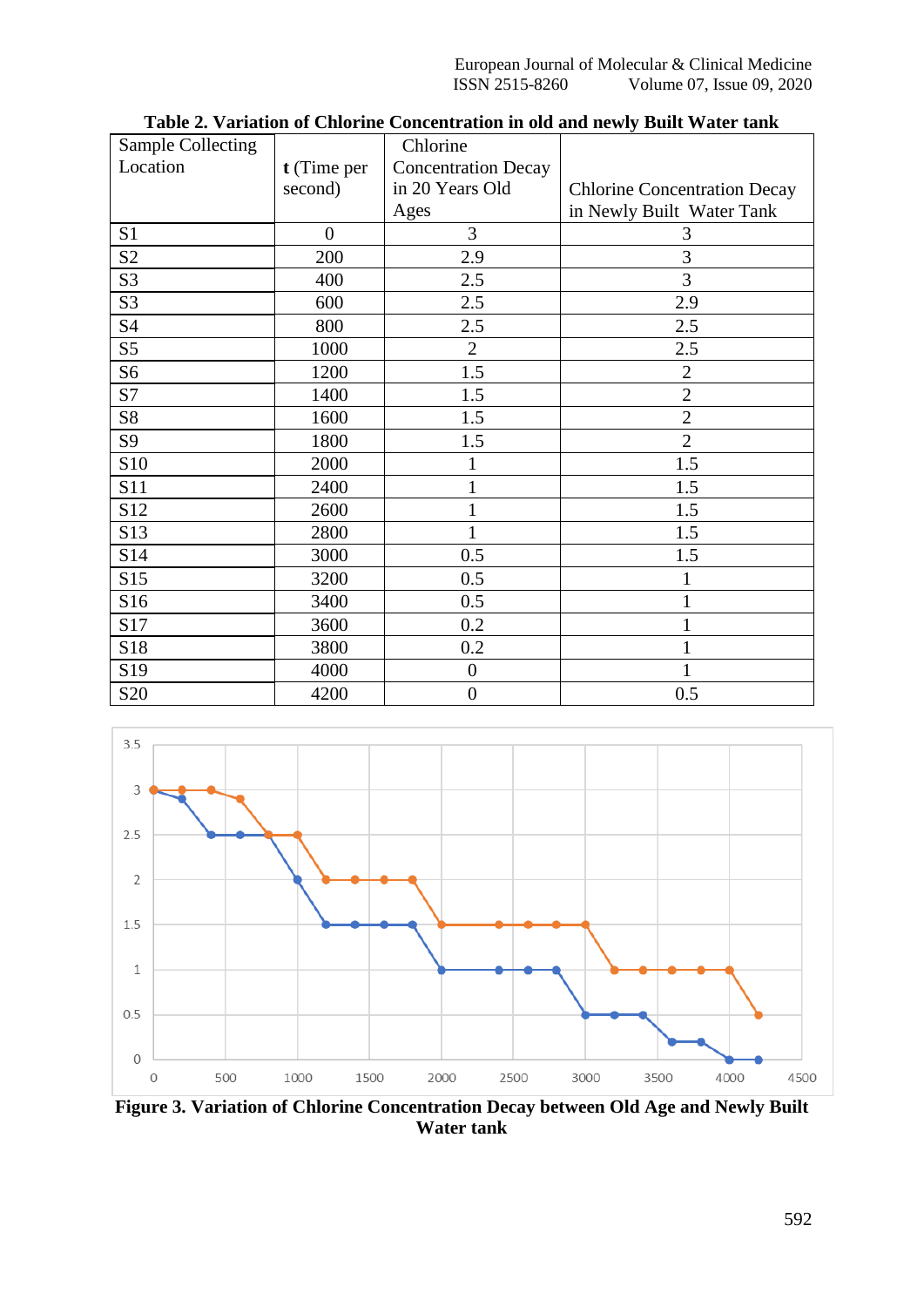Chlorine decay was analysed between old and new aged water tank. In old aged water tank chlorine decays rapidly, while in chlorine decreases slowly in newly built water tank. The graphical representation can be shown in figure 3, with the help of table 2. This could be explained on the basis that in newly installed tank there is less chance of bio-films and corrosion of internal surface hence the flow remains steady. But with increase in tank service age, the thickness of bio-film increases, also due to oxidation and water hammering effect internal surface, pitting happens which lead to corrosion-erosion and deterioration of pipe material [7].

## **5. CONCLUSION**

To calculate chlorine concentration decay in drinking water distribution system, bulk decay coefficient is calculated in different temperatures and 300 water samples were taken from 20 different locations for six months. It is observed that chlorine is decreasing, due to increment in bulk decay coefficients which happens, due increment in temperature. It is also concluded that chlorine decay is also dependent to wall reaction coefficient and to the age of water distribution system. It means more chlorine will be consumed in more aged water distribution system. To improve the water quality, municipality must repair water distribution system or they must install a new distribution system, so that human being may drink purified water, according to W.H.O guidelines. With the help of our model, one can calculate the chlorine decay, so that municipality can introduce needed quantity of chlorine in water distribution system.

### **6. REFERENCES**

- [1] Al Heboos, S., & Licskó, I.. Application and Comparison of Two Chlorine Decay Models for Predicting Bulk Chlorine Residuals. Periodica Polytechnica Civil Engineering, **vol.** 61(1), pp. 7-13, 2017.
- [2] Al-Jasser, A. O.. Chlorine decay in drinking-water transmission and distribution systems: Pipe service age effect. Water research ,**vol.** 41(2), pp. 387-396, 2007.
- [3] Biswas, P., Lu, C., & Clark, R. M.. A model for chlorine concentration decay in pipes. Water Research, **Vol.** 27(12), pp. 1715-1724, 1993.
- [4] Clark, R. M., Rossman, L. A., & Wymer, L. J.. Modeling distribution system water quality: Regulatory implications. Journal of water resources planning and management, **vol.** 121(6), pp. 423-428, 1995.
- [5] Hua, F., West, J. R., Barker, R. A., & Forster, C. F. Modelling of chlorine decay in municipal water supplies. Water research, **Vol.** 33(12), pp. 2735-2746, 1999.
- [6] J.C powell, N. Hallam, J.R. West. c.forster, J simms, Factors which control bulk chlorine decay rates, water res. **Vol.** 34(1) 2000 117-126.
- [7] Kiéné, L., Lu, W., & Lévi, Y.. Relative importance of the phenomena responsible for chlorine decay in drinking water distribution systems. Water Science and Technology, **vol.** 38(6), pp. 219-227, 1998.
- [8] Monteiro, L., Viegas, R. M., Covas, D. I., & Menaia, J.. Modelling chlorine residual decay as influenced by temperature. Water and Environment Journal, **Vol.** 29(3), p.p. 331-337, 2015.
- [9] Ozdemir, O. N., & Buyruk, T.. Effect of travel time and temperature on chlorine bulk decay in water supply pipes. Journal of Environmental Engineering, **Vol**. 144(3), pp. 04018002, 2018.